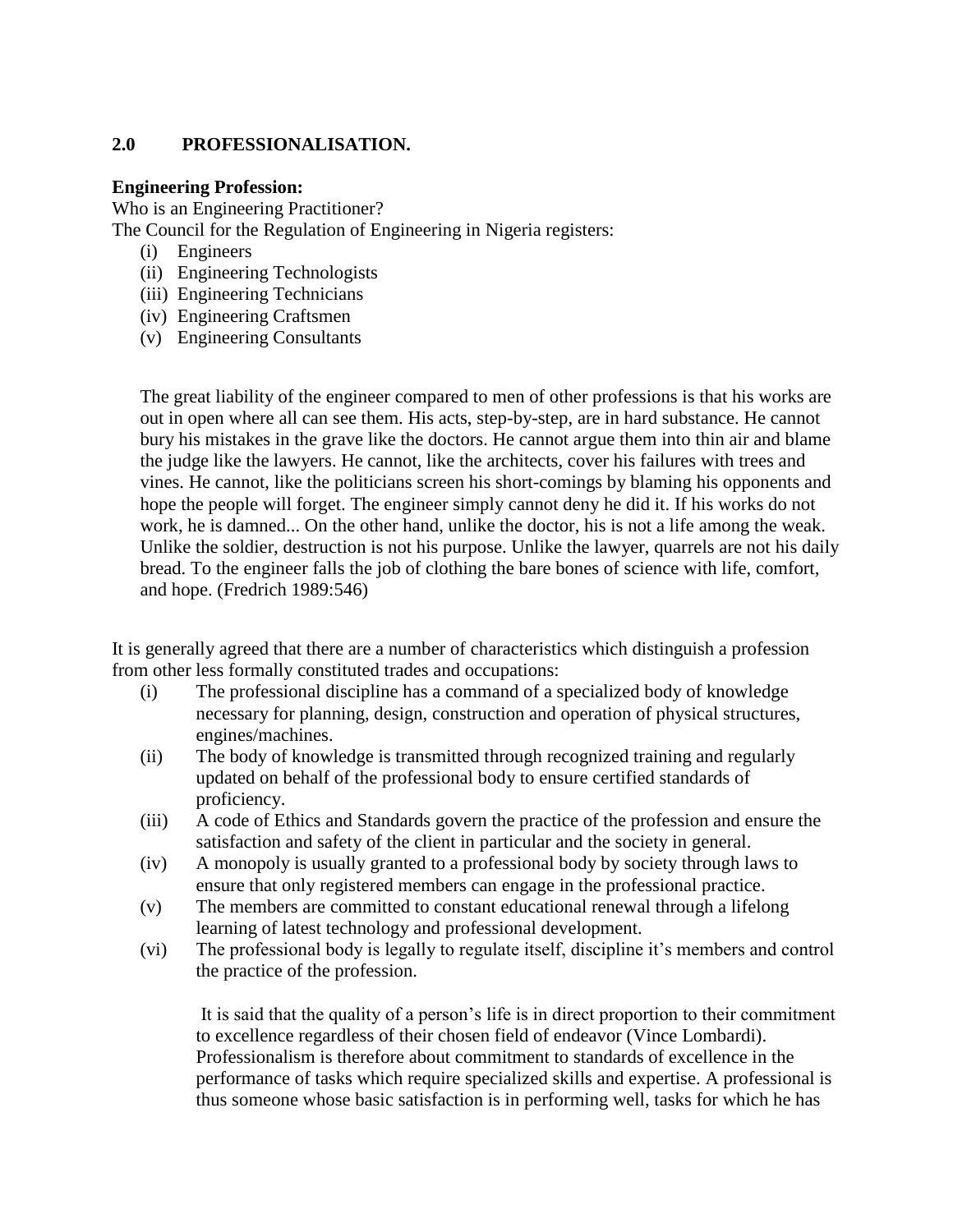been trained and always strives to achieve the best standard possible in any circumstance. To be a professional is thus to flaunt the highest levels of the skills one professes to command. The Nigerian Society of Engineers in organizing courses for her members is encouraging continuing professional development of its membership.

### **2.2. FUNDAMENTAL CODE OF ETHICS.**

The professional engineer has some authority which has to be exercised carefully to avoid being a source of danger to the public. This includes being a leader in engineering projects, practicing engineering and supervising the work of younger engineers. The basic rules that govern the conduct of engineers (Engineering Ethics) are summarized into [14]:

- (i) Hold paramount the safety, health and welfare of the public.
- (ii) Perform services only in areas of their competence.
- (iii) Issue public statements only in an objective and truthful manner.
- (iv) Act for your employers as faithful agents or trustees.
- (v) Avoid deceptive acts.
- (vi) Conduct themselves in such a way as to always enhance the reputation of the profession.

### **2.3 ENGINEERS' RESPONSIBILITY FOR PUBLIC SAFETY.**

Recent incidences in the US such as the Challenger space-ship disaster, the Kansas city Hyatt – Regency hotel walkway collapse and the Exxon Ospill have drawn attention to the Engineers' responsibility for public safety. Safety is a social and not primarily a legal obligation. Engineers and their managers must keep their obligations to public safety at the forefront when making design and management decisions.

Quality designs and construction practice are imperative in every field of engineering. There is need for ethical and creative engineering designs and corporate practice. The American Society of Civil

Engineering Code of Ethics states that "Engineers must hold the public safety, welfare, and health paramount and use our knowledge and skill for the enhancement of human welfare". When Engineers take pride in and responsibility for their designs, the entire engineering profession benefits.

Consideration of professional ethics in engineering practice positively affects engineering creativity. If ignored, bad public relations are a possibility for the engineer, the company he works for and the profession in general. Engineers should strictly adhere to their professional codes and standards. They should encourage others to report those who do not. They should do so because:

- (i) It will help protect people from being injured by what the engineers do.
- (ii) It will assure each engineer of a better working environment and reduce pressures from other people to do otherwise.
- (iii) They will be proud of their profession if they adhere to the codes of ethics, especially in Nigeria where the public image of engineers need improvement.
- (iv) Adhering to the codes will lead to benefits for all engineers and public confidence in the profession will be increased.

Safety is an essential design consideration. Safety is deemed as the absence of unreasonable danger. Sometimes, a factor safety of 2-3 is built into engineering design equations. Despite this, litigations associated with engineering failures are on the increase, and in some countries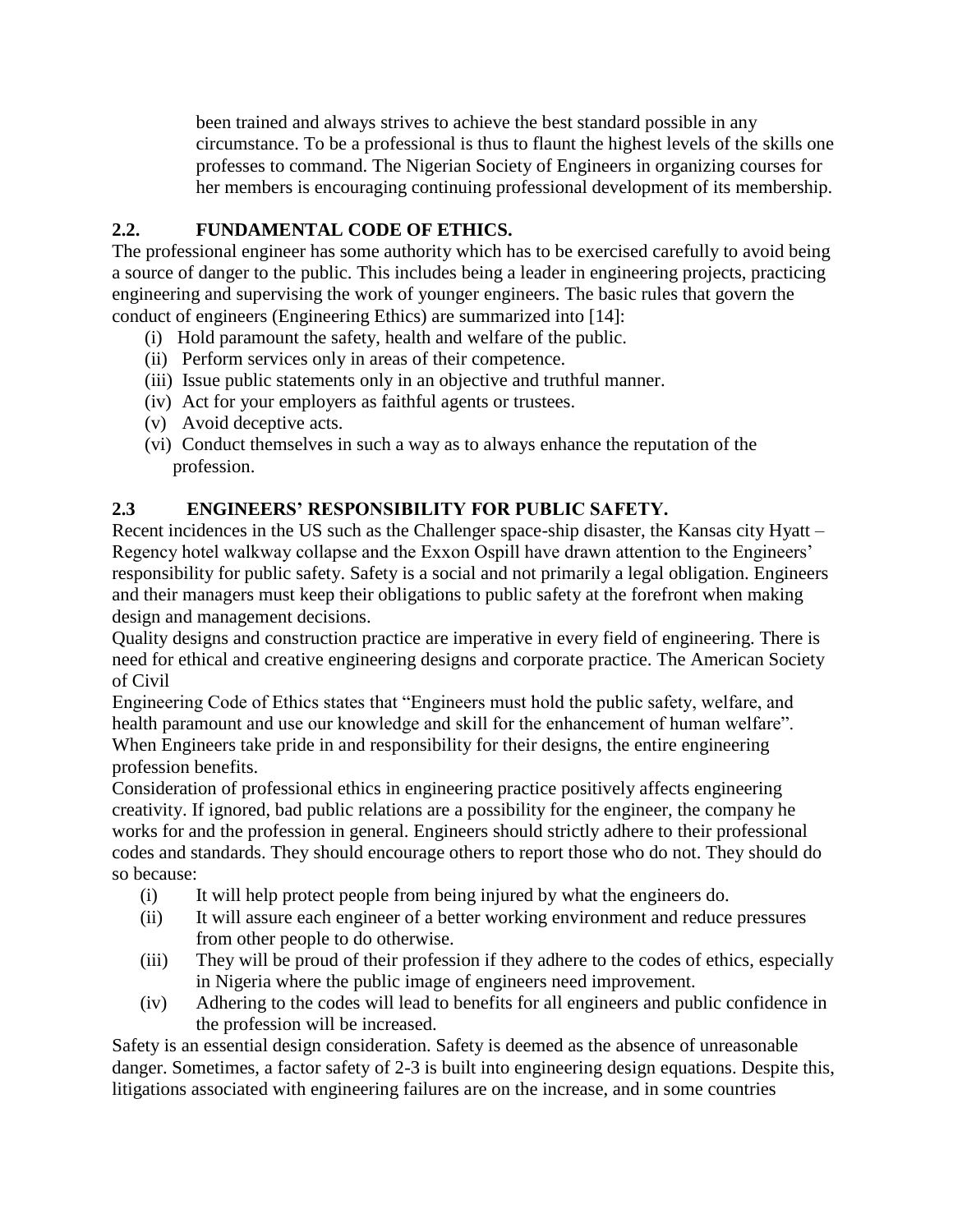practicing as a professional has become a risky venture. The Engineers and their professional societies must acquire requisite knowledge about liability issues. The question is often asked, "where does a design engineer and his companies responsibility end and the contractors, manufacturers and consumer's begin?." It is pertinent to end this section on Engineers responsibility for public safety with a quotation from the Ethics case studies published by the Texas A & M department of philosophy and mechanical Engineering: "The public has provided Engineers, through the tax base, with the means of obtaining education, and through legislation, with the means of licensing and regulating themselves. In return, engineers have responsibility for protecting the safety and wellbeing of the public in all of their design efforts. This is part of an implicit social contract all engineers agree to when they accept admission to an engineering college (membership of NSE)".

## **2.4 CONFLICTING INTERESTS AND CONFLICT OF INTEREST.**

Engineers should be careful in getting involved in taking "decisions" which may be seen as biased or having conflicting interests or conflict of interest.

The examples below indicate conflict of interests which can influence the judgment of an engineer.

- (a) An engineer has responsibility to write specifications for a water project but owns a company that manufactures and sells such systems. This constitutes a conflict of interest.
- (b) An Engineer works for a local government agency and at the same time works for a consulting firm that deals with the agency.
- (c) Engineering decisions that are to the advantage of Engineers taking the decision constitute conflicting interests.
- (d) A company pays for engineers to attend a seminar on the use of its products. This is compared to perks and gifts given to physicians by drug companies.
- (e) An Engineer's interests may be at conflict with those of its clients.
- (f) An Engineer leaving public employment and then working in the same area in the private sector is a delicate issue. The engineer has had access to government activities that a private client may desire. Can this be ethical?
- (g) A city engineer selects an engineering firm for a city project based on its technical proposals. However other firms view the selection of the firm as biased.
- (h) A client believes an engineer's design are too costly but the engineer fears that anything less may endanger public safety.
- (i) An Engineer has a conflict between honoring an agreement with a former employer and reporting a hazard to protect public interest.
- (j) An Engineer owns both a contracting firm and a consulting firm and seeks to provide both services for a client.

### **2.5. ENGINEER'S PROFESSIONAL OBLIGATIONS.**

Engineers shall commit themselves to achieving the highest standards in their work so as to increase the reputation of their profession. To achieve this they shall:

- Act consistently in public interest
- Act In the best interest of their client and employer and consistent with public interest
- Their product meet the highest professional standards possible
- Maintain the integrity of their professional judgment
- Promote an ethical approach to design and development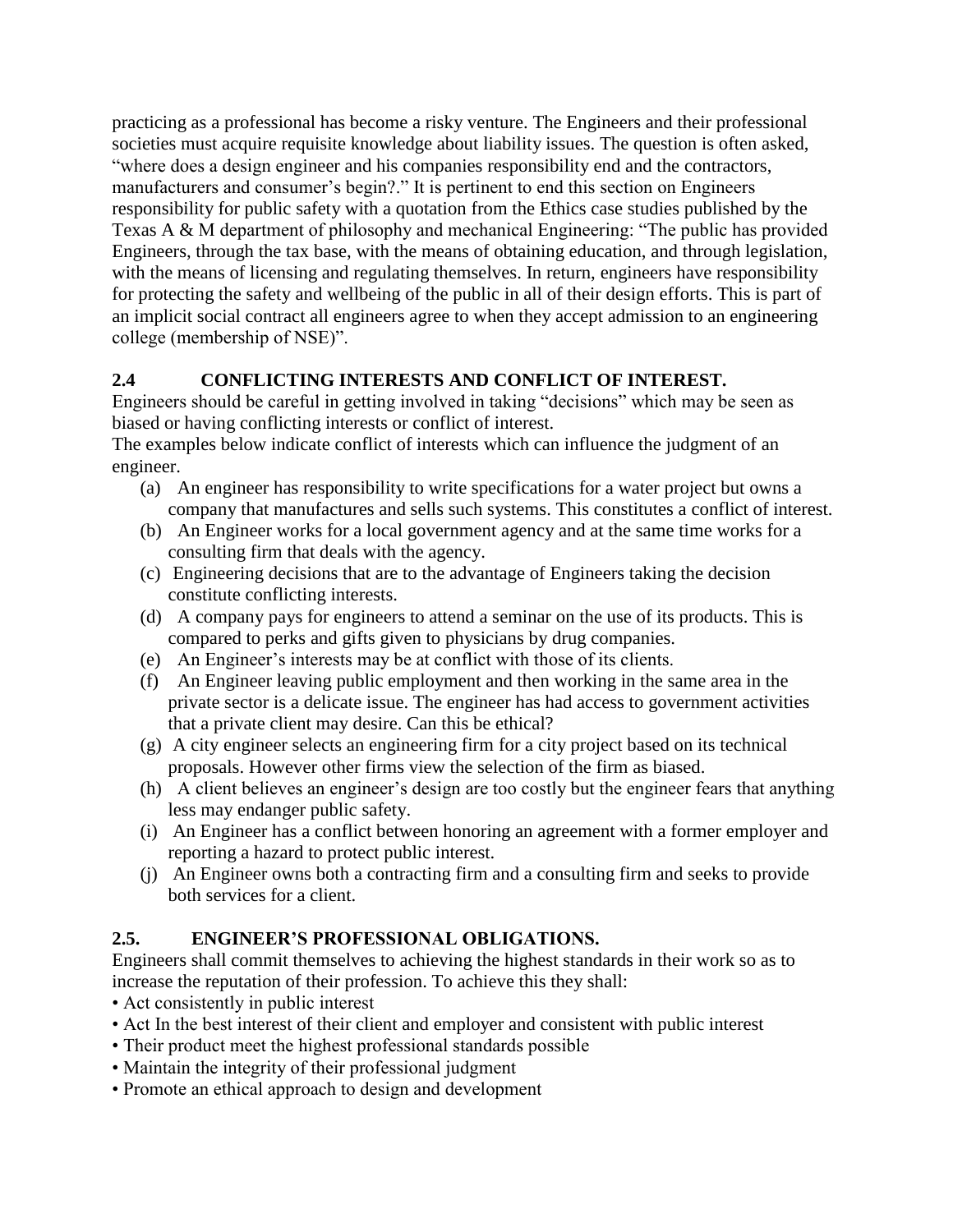- Advance the integrity and reputation of the profession consistent with public interest
- Should be fair to and supportive of their colleagues
- Committed to lifelong learning and professional development
- Shall promote an ethical approach to professional practice.

Thus the engineer has various obligations which are further expatiated for emphasis

### **2.5.1 OBLIGATIONS TO THE PUBLIC**

Engineers shall act consistently in public interest by;

- 1. Accepting full responsibility for their own work.
- 2. Act as moderators of the interests of the employer, the client and the users in the best Interest of the public good.
- 3. Accept designs and proposals only if they are safe, meet specifications and do not diminish quality of life or harm the environment.
- 4. Disclose to appropriate bodies, any potential danger to the user, public or the environment that may be associated with a proposal or design.
- 5. Cooperate in any efforts to address such matters of grave public concern that may arise from his engineering proposal or design.
- 6. An engineer should avoid deception in all public statements concerning his proposal, methods and tools.
- 7. Should always volunteer professional skills and contribute to public education in the discipline.

### **2.5.2 OBLIGATIONS TO CLIENTS AND EMPLOYER**

Engineers should always act in a manner that is in the best interest of their employers and clients, consistence with public interest. As appropriate, they should;

- 1. Provide service only in their area of competence and should be honest in any limitations of their experience and education.
- 2. Should not knowingly use designs that are obtained illegally or unethically.
- 3. Should use the property of his client or employer only in authorized manner or with their consent.
- 4. Maintain confidentiality of any information gained in the professional work where such is in the public interest and consistent with the law.
- 5. Report to client or employer promptly, if a project is likely to fail, prove too expensive, violate intellectual property law or otherwise be problematic.
- 6. Accept no outside work detrimental to the work being performed for the primary employer.
- 7. Inform client or employer or appropriate authority when a higher ethical concern is being compromised.

### **2.5.3 OBLIGATIONS TO MANAGEMENT**

Engineering projects managers and leaders should ensure and promote ethical approach to development and execution of engineering projects and shall as appropriate:

- 1. Ensure good management and effective procedures for promotion of quality and standards and reduction of associated risks.
- 2. Ensure that information on standards are available to engineers on a project.
- 3. Assign responsibility to engineers after considering appropriate contributions of education and experience tempered with potential for further education and experience.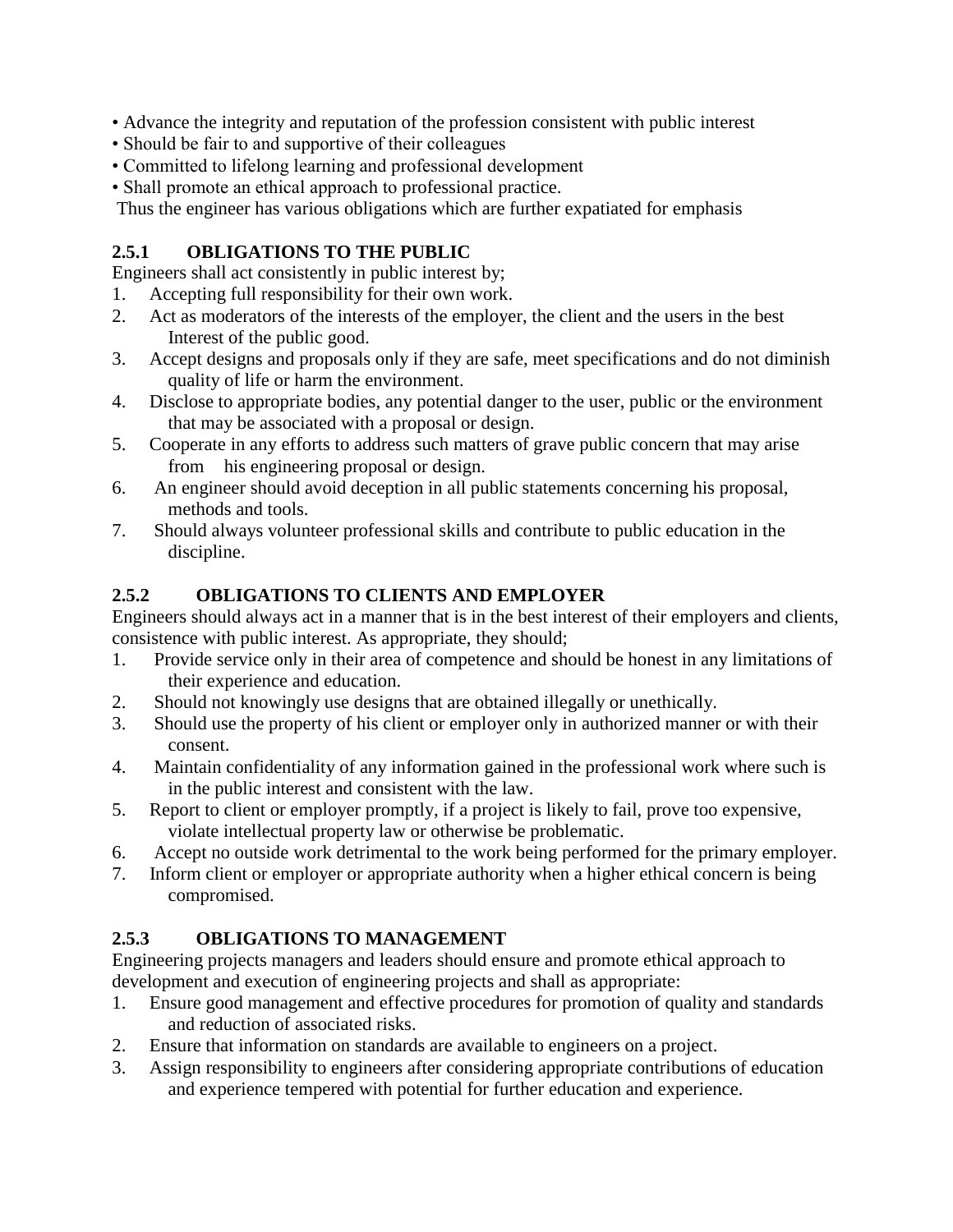- 4. Ensure realistic and quantitative bills of quantities, scheduling, and outcomes on the project and provide an uncertainty assessments of the estimates.
- 5. Provide full and accurate conditions of service to prospective engineers for employment on the project.
- 6. Offer fair and just remuneration to employees on the project.
- 7. Provide for due process in hearing charges of violation of an employer's policy or of this code.
- 8. Should not punish any engineer for expressing ethical concerns on a project.

# **2.5.4 OBLIGATIONS TO PROFESSIONAL COLLEAGUES:**

Engineers should be fair and supportive of their professional colleagues. They should as appropriate:

- 1. Encourage colleagues to strictly adhere to the code.
- 2. Should be committed to assisting colleagues in their professional development.
- 3. Always credit fully the work of others and refrain from taking undue credit.
- 4. Should always give a fair hearing to the opinions, concerns or complains of other colleagues.
- 5. Engineers in situations outside their area of competence, call on the opinions of other professionals who have competence in that area.

## **2.5.5 OBLIGATIONS TO SELF:**

Engineers should be committed to lifelong learning promote an ethical approach to the practice of their profession. They shall also endeavour to:

- 1. Continually improve their knowledge in the analysis, design, specifications, maintenance, development and testing of the systems of interest together with the management of the development process.
- 2. Improve the quality of the output of the engineering projects they are associated with.
- 3. Improve their ability to produce accurate and informative documentation of the projects.
- 4. Improve their knowledge of relevant professional standards and laws governing the contracts.

### **2.6 CONTINOUS PROFESSIONAL DEVELOPMENT AND COMMITMENT TO EXCELLENCE.**

Today, Engineers can level mountains to the ground and turn rivers from their courses. The skies and the oceans are media for a wide range of engineering activities. Various categories of modern transportation and communication systems have turned the world into a global village. Electric Energy has catalyzed civilization and environmental development. No matter the area of human challenge, the engineers are the agents of change and innovation through well thought out engineering projects.

In the light of the above, the engineer must be engaged in continuous professional development to maintain competence and advance the existing frontiers of knowledge in their areas of practice. (He who adds not to his learning diminishes it—Talmond Tabloid), the engineer should provide subordinates, the opportunities for professional development. Professionalism is also about commitment to standards of excellence in the performance of tasks in ones field of expertise. The engineer's obligations include commitments to professional development, the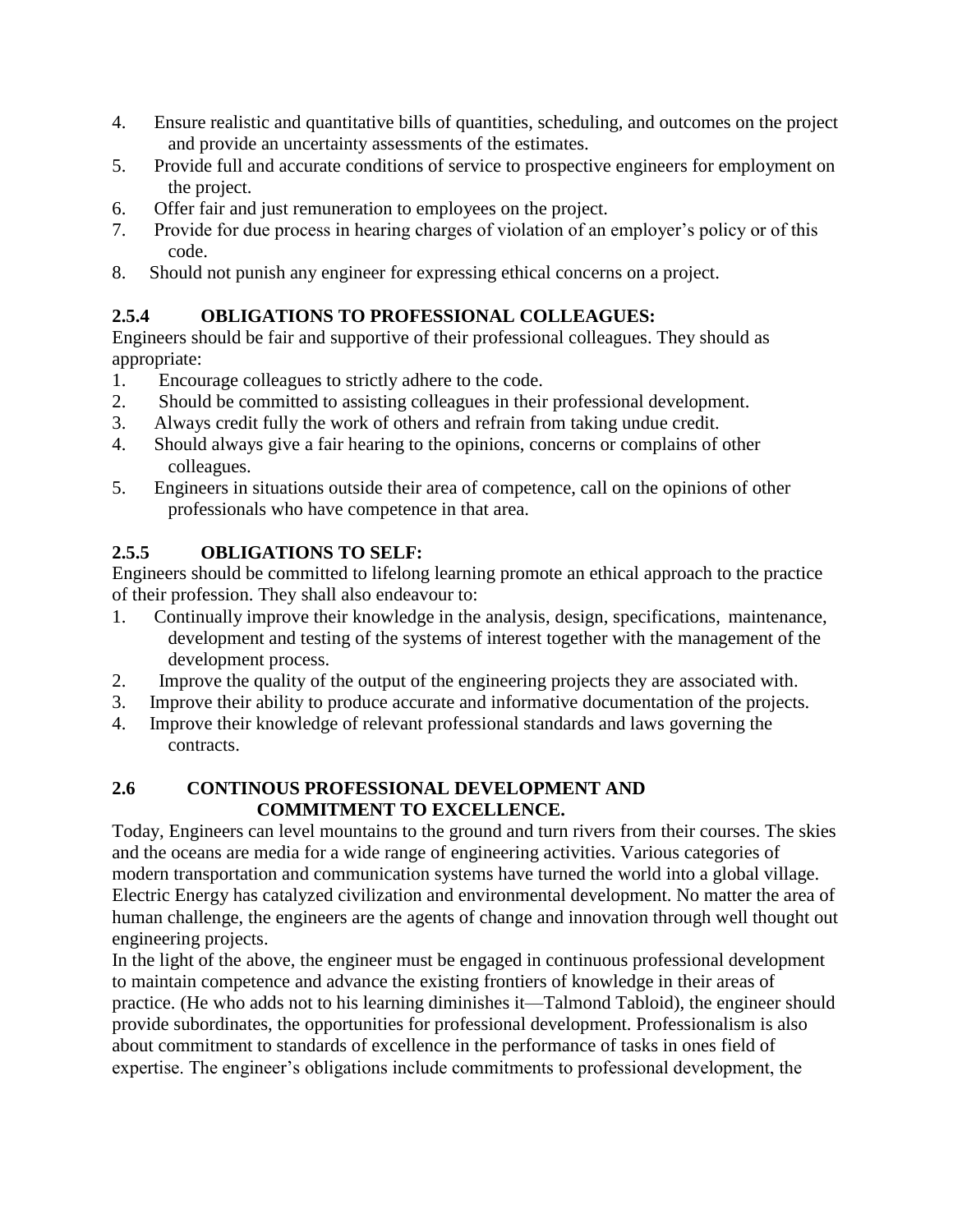determination to always achieve a high standard of excellence and consistently ensuring a sound judgment in decision making.

## **2.6.1 Obligations to the Profession:**

Engineers should always work to advance the integrity and reputation of the profession consistent with public interest. Engineers should as appropriate:

1. Provide public knowledge of the profession and an environment that encourages ethical practice of engineering.

2. Should not promote their own interest at the expense of the profession, client or employer.

3. Ensure professional standards except when inconsistent with public interest

4. Should always avoid false statements and those that could be considered speculative, vacuous, deceptive, misleading or doubtful

5. Engineers should ensure that clients, employers and supervisors know of their commitment to the professional code of ethics and the implications of such commitment.

# **2.6.2 COMMITMENT TO EXCELLENCE**

Engineers shall ensure that their final output meet the highest professional standards possible. 1. Aim to achieve high quality and acceptable cost, irrespective of tradeoffs. Such tradeoffs should be clear to and accepted by the client and employer

- . 2. Identify and address ethical, economic, legal and environmental issues related to the projects.
- 3. Engineers should ensure that they have the requisite qualifications, by appropriate combination of education, training and experience, for the project they accept to execute.
- 4. Ensure that their output meet the highest professional standards and should not depart from such standards unless when ethically or technically justified.
- 5. Understand clearly the specifications for projects they undertake.
- 6. Ensure realistic estimates of cost, scheduling, quality and outcomes on any project and provide uncertainty assessment of their estimates
- 7. Engineers should ensure adequate documentation, including problems encountered and solutions adopted for any project executed.

# **2.6.3 NEED FOR SOUND JUDGEMENT**

Engineers shall maintain integrity and independence in their professional judgment. They should as appropriate:

- 1. Only endorse documents prepared under their supervision or within their areas of competence and with which they are in agreement.
- 2. Maintain professional objectivity with engineering documents they are asked to evaluate.
- 3. Should not engage in corrupt practices such as bribery, double or inflated billing, or other improper financial practices.
- 4. Disclose to all parties concerned, those conflicts of interest that cannot be avoided in the project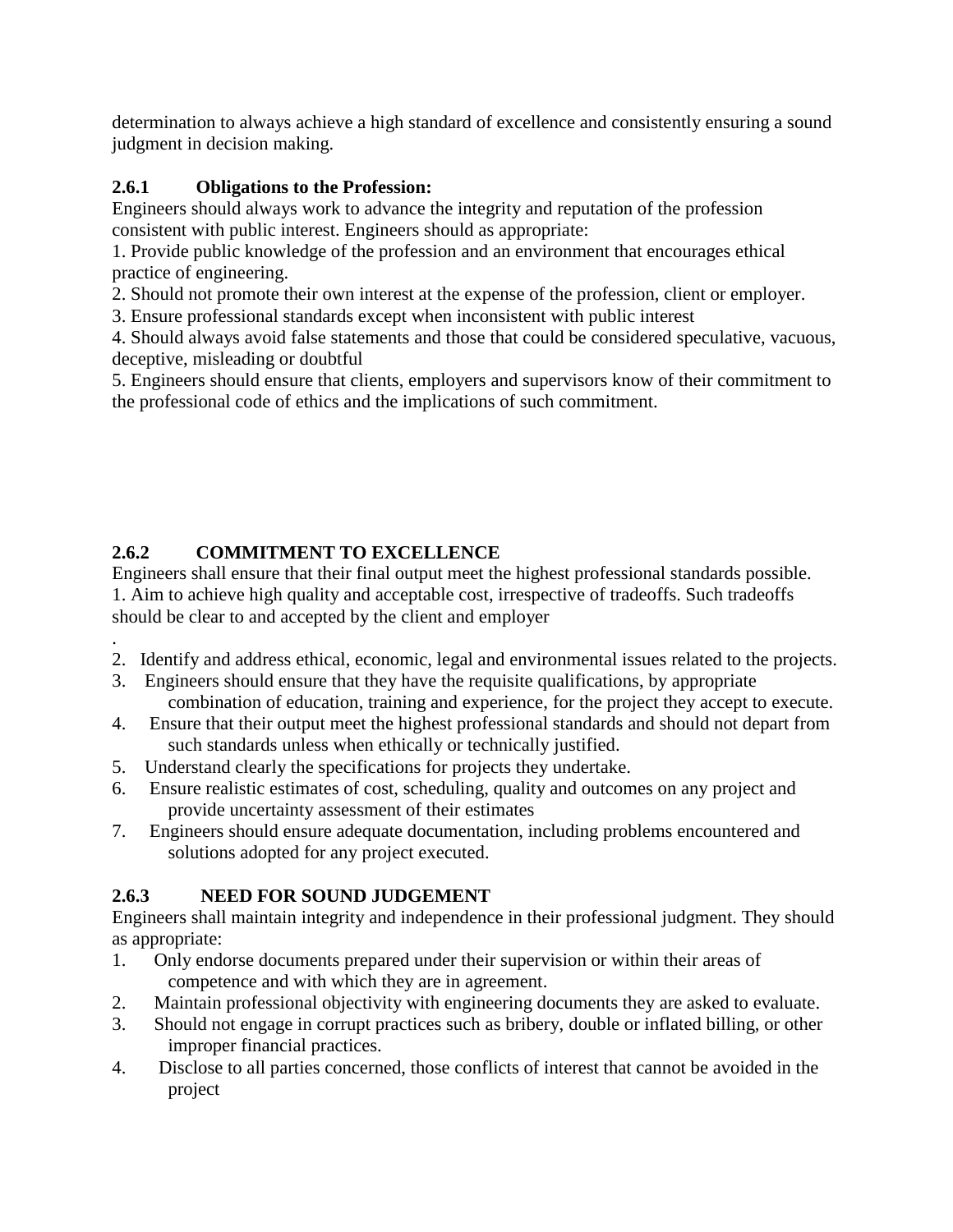5. Should refuse to participate in any project in which they, their employers or clients have undisclosed conflicts of interest.

#### **2.7 PROFESSIONAL CONDUCT AND MISCONDUCT:**

Engineering ethics is beginning to take its place alongside other well established professional groups such as Medical, Nursing, Business and Legal ethics. These professions have websites on the conduct/ misconduct of their members.

Most establishments have unwritten codes of conduct for their staff whilst others spell out what should be regarded as misconduct. Since "To engineer is human" the Nigerian Society of Engineers is beginning to receive complaints on Engineers' misconduct. The University of Lagos senior staff conditions of service defines misconduct as "General misconduct to the prejudice of the good name of the establishment and/or of discipline and the proper administration of business of the University. This includes corruption, dishonesty, drunkenness in the course of duty, and false claims against the University, insubordination, divided loyalty (conflict of interest) , negligence, falsification and suppression of records (facts, professional information) and conviction for a criminal offence other than traffic offence, absence from duty without leave for two consecutive or more nights without satisfactory reason, disobedience of any instruction issued by a constituted authority, failure to appear or to answer questions satisfactorily in any investigative panels set up by the establishment on matters out of above regulations. A search on the internet shows that cases of misconduct are not as rampant in engineering discipline as in other professions. Engineers are taught to be familiar with codes and standards for their disciplines and to introduce a reasonable factor of safety in their designs. They are also expected to collaborate with the local standards enforcement agency such as the Standards Organization of Nigeria. However, neglect of professional ethics and inadequate enforcement of codes and standards are the causes of the few engineering failures in Nigeria. In academics, plagiarism is a serious offence. It is interesting that some complaints on plagiarism have been received by the Nigerian Society of Engineers. All Engineers have responsibility to build a good image for the society and should always be conscious of the impact of their actions on the public image of their professions.

A search for our world's worst engineering failures/disasters would cover collapse of buildings and other structures, natural disasters such as earthquakes and oil spills. Some of the well documented failures include:

i. Columbia space shuttle/challenger space-ship disaster

ii. Failure of supersonic aircraft concord

iii. Bhopal chemical leak which claimed 2000 lives

iv. Collapse of Bridges from wind damage

v.Chernobyl Nuclear power plant explosion and fire

vi. Exxon Valdez oil spill, Alaska 1989, 10million gallons spilled

vii. Kansas city, Missouri Hyatt Regency Hotel Failure

When failures occur, engineers should provide an analysis report by considering the ethical issues that might have been partly responsible for the failures. This should include information on what failed, why it failed, possible ways of preventing such failures and who was at fault.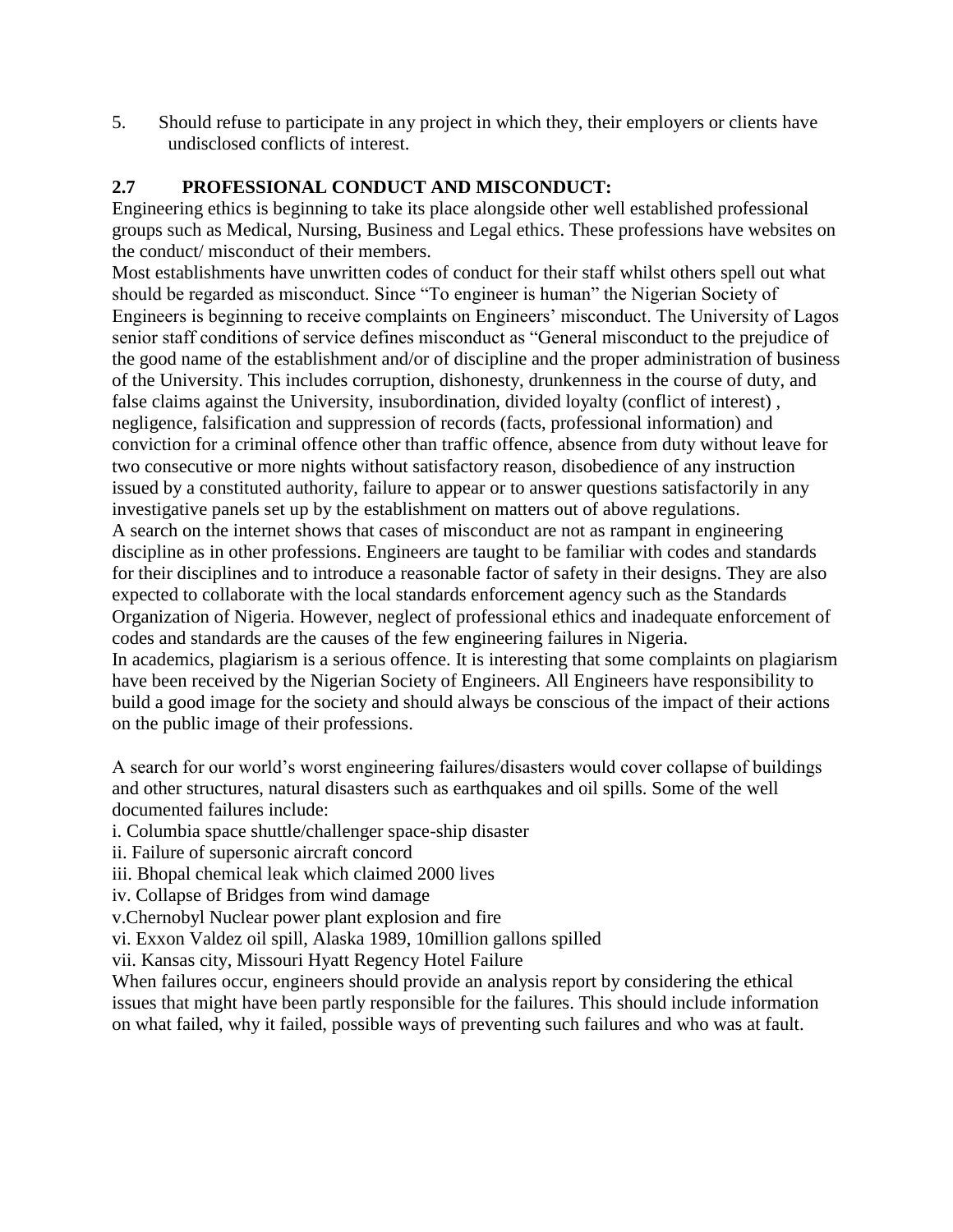### **2.8 ENGINEERING FAILURES**

Although the engineer's efforts at creating and building systems to meet some need are expected to be "fail proof" but since to engineer is human, failures do occur. Engineering systems also fail over time as a result of aging, material fatigue or wear and tear. The engineer must design to avoid failure which could result in loss of life and property or damage to the environment. A combination of factors lead to system or equipment failures. These include human factors, design flaws, material fatigues, and extreme conditions of operation and environmental factors. Often, neglect of engineering ethics is a root cause of an engineering failure. An ethical engineer is one who:

i. Avoids conflict of interest

ii. Does not attempt to misrepresent his knowledge and experience so as to accept jobs outside his area of expertise.

iii. Acts in the best interest of society and environment

iv. Fulfills the terms of their contract in a professional manner

v. Promotes the education of young engineers within the field.

A search for our world's worst engineering failures/disasters would cover collapse of buildings and other structures, natural disasters such as earthquakes and oil spills. Some of the well documented failures include:

i. Columbia space shuttle/challenger space-ship disaster

ii. Failure of supersonic aircraft concord

iii. Bhopal chemical leak which claimed 2000 lives

iv. Collapse of Bridges from wind damage

v. Chernobyl Nuclear power plant explosion and fire

vi. Exxon Valdez oil spill, Alaska 1989, 10million gallons spilled

vii. Kansas city, Missouri Hyatt Regency Hotel Failure

When failures occur, engineers should provide an analysis report by considering the ethical issues that might have been partly responsible for the failures. This should include information on what failed, why it failed, possible ways of preventing such failures and who was at fault.

### **2.9 LOCAL ENGINEERING FAILURES AND ARBITRATION**

The investigation, Failures and Analysis Committee (IFAC) of the Nigerian Society of Engineers has the responsibility to visit every site of engineering failure, accident or complaint so as to ascertain the cause of such development. This is necessary to ensure that such occurrence is prevented in future and to reduce the danger to the public arising from activities of engineers. Appendix one shows a list of some of the collapsed buildings, structures, and Bomb and fire disasters in the country in recent times. One may re-call reported collapsed buildings that are not in this list.

There were about ten cases of collapsed buildings in Lagos in the first half of 2003. This prompted the then president of NSE, Engr. Somolu to write to the Executive Governor of the state to take measures to reduce such incidents.

He suggested that appropriate authorities concerned with construction and supervision of public buildings should ensure that:

1. Approval of all drawings, structural, electrical and mechanical should be done by only registered engineers.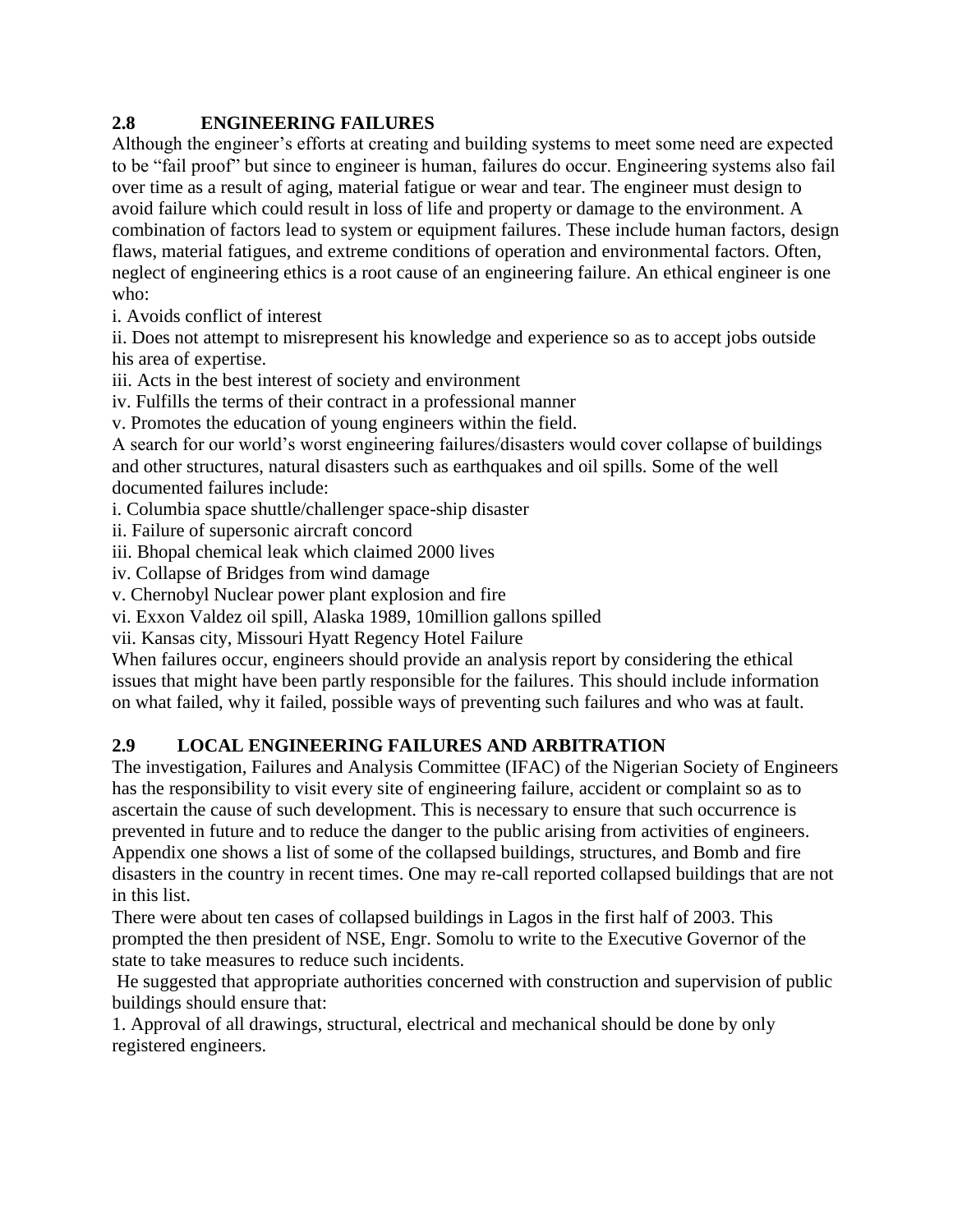2. Supervision of building projects should be done at various stages of construction by qualified professionals and approvals obtained for each stage before the project is continued to completion.

After the bomb blast at Ikeja cantonment Armory, of January 2003, the President of NSE proposed an NSE team of experts to professionally evaluate the immediate and future effects of the serious explosions on the buildings, bridges and other infrastructural facilities in Lagos. This was seen as a contribution to the state and the entire nation. Records did not show that the project was executed. The NSE should be able to sponsor such studies which can be useful for the development of the engineering profession. The explosions would have provided the Mining Division of NSE, who sometimes deals with explosives, to investigate the standards for storage of such lethal weapons, and why the disaster occurred.

The fact that thousands of Nigerians lost their lives would have led to more serious investigations of the disaster by the NSE.

An examination of the list of local disasters, failures and accidents in Appendix 1 shows that no serious technical data arose from the visits of IFAC to the sites. Samples of the explosives that caused the explosion at Idumagbo were not obtained by NSE for analysis. It is possible that Lagos state authorities may not have considered the necessary standards for safe storage of such materials. It is clear that more effort is necessary to ensure that IFAC is providing data that will assist the NSE to protect public interest through it's activities. It is recommended that IFAC should be assisted to be more effective in its investigation of structural failures and other disasters in the country.

- IFAC should provide more detailed reports on structural failures in the country. The causes of the failures should be documented.

- Information on actions taken by relevant authorities to prevent a repetition of such failures should be compiled.

- IFAC and all the committees of NSE should be adequately funded by the society to ensure that they can carry out any investigations, provide reports and hold seminars on activities of engineers that affect public safety.

It is noted that NSE records have not shown, any case of an engineer being investigated or sanctioned for inadequate design or unprofessional activity that led to a structural failure or building collapse. It was noted in some cases of building collapse that the owners did not use professionals for the design and construction of the buildings and even approved drawings were not available. The current effort by the institute of town planners in conjunction with five other professional bodies to develop a "National Building Code" should lead to some improvement in the procedure of commencing and supervising a building project and improving that it is adequately completed and ready for the purpose it is designed.

Engineers, by the code of ethics, are committed to ensuring that the incidence of failed engineering projects are reduced to a minimum.

#### **2.10 GROUP DISCUSSIONS ON ETHICAL ISSUES**

- Moral concepts and theories.
- Basic canons of engineering ethics.
- Ethics and professionalism in Engineering.
- Organizational loyalty and professional rights.
- Engineers and the environment.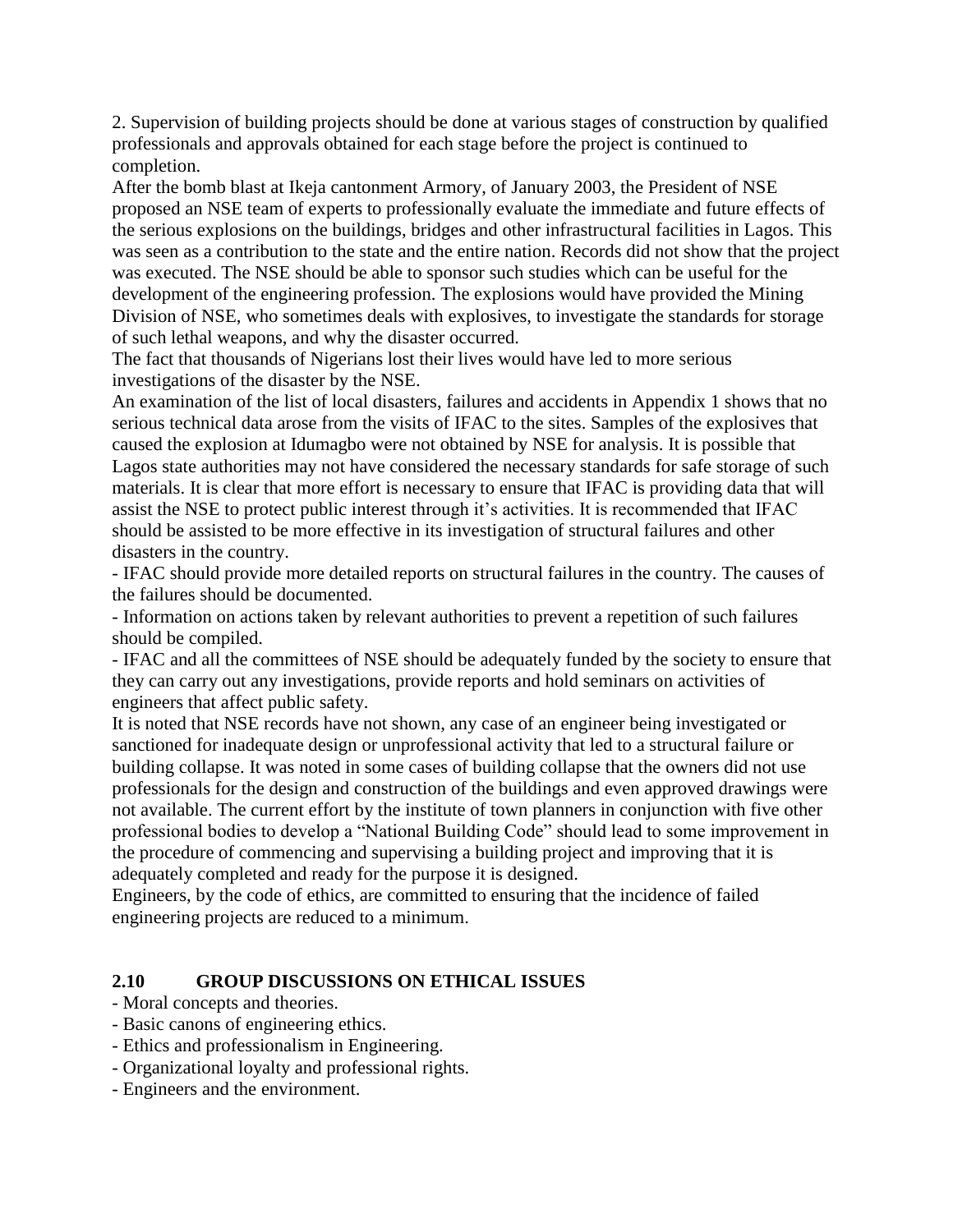- Risk and the Engineering decision making process
- Negligence and the professional "Debate" over responsibility for design.
- Literature on "whistle blowing"-An Overview.
- Engineering Design: Literature on social responsibility versus legal liability.
- Accepting gifts and amenities.
- Conflicts of interest.
- Causes of identified structural failures in the country.
- Actions taken or otherwise after specified building failures in the country.

#### **2.11 CASE STUDIES IN ENGINEERING ETHICS.**

The IFAC of the NSE has provided reports on the various building failures in the country. This course gives engineers the opportunity to evaluate the reports and the actions taken by relevant authorities.

In order to ensure the mistakes inherent in reported failures are not repeated, case studies of some local and foreign engineering failures are summarized in this section.

(i) The Aberdeen Three: In 1989, three engineers working on developing chemical weapons at a US army facility, the Aberdeen proving Ground in Maryland, were indicted for a criminal felony. They were tried and convicted of illegally handling, storing and disposing of hazardous wasted in violation of the Resource Conservation and recovery act form 1983-

1986. This case shows the importance of the engineering profession's social and environmental responsibilities, in both legal and moral terms. In addition, it serves as an important case study in the escalating public concern over environmental and toxic waste, and the ways in which government is called upon to regulate engineering business. Aberdeen Three is particularly useful for students of environmental engineering; however, it also is a useful case for showing engineering students the irresponsibility to the public at large.

(ii) Kansas City, Missouri Hyatt Regency Hotel Walkways Collapse: As the United States most devastating structural failure, in terms of loss of life and injuries, the Kansas City Hyatt Regency walkways collapse left 114 dead and in excess of 200 injured. In addition, millions of dollars in costs resulted from the collapse, and thousands of lives were adversely affected, all because of disputed conversations between the engineering design firm and a fabricator, and negligence on the part of the contracting engineering firm. The case provides a vivid example of the importance of accuracy and detail in engineering design and shop drawings (particularly regarding revisions), and the costly consequences of negligence in this realm. The case is particularly useful in structural design, statics and materials classes.

(iii) Accepting Gifts and Amenities: Mostly engineers probably believe that accepting small favors (such as inexpensive pens) from vendors is permissible. By contrast, most engineers probably believe that accepting large gifts or amenities is wrong. Drawing the line between permissible and impermissible instances of accepting gifts and amenities is not always easy, however. This case invites students to think about the issues involved in such decisions. It is particularly suitable for senior-level engineering courses.

#### **2.12 SUITE OF CODES OF CONDUCT AND ETHICS.**

- (1) Codes of Environmental Ethics for Engineers (see Appendix B).
- (2) NSE code for Engineering conduct (see Appendix C).
- (3) Engineers code of conduct (see Appendix D)
- (4) IEEE code of ethics (see Appendix E).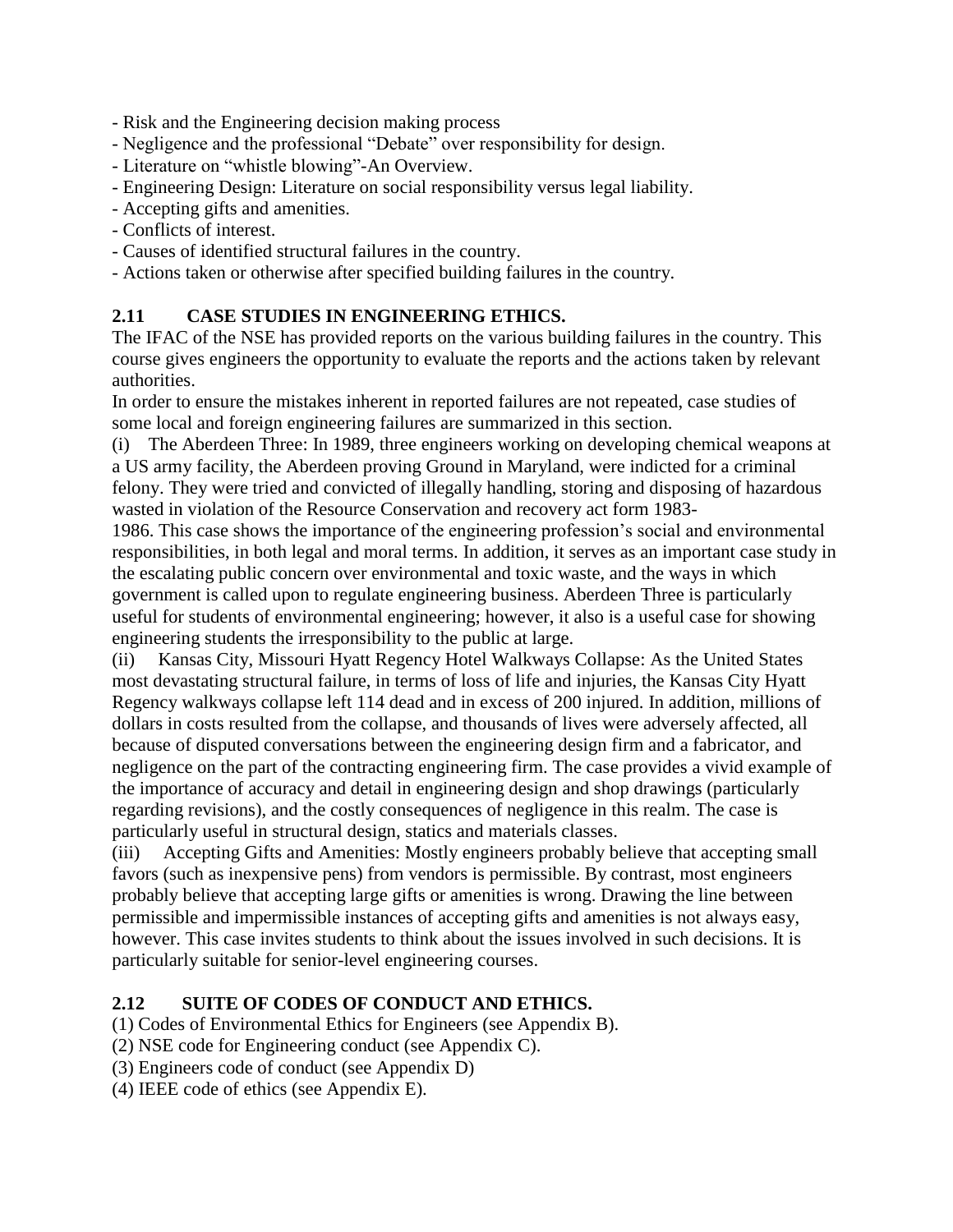## **2.13 CODE OF ENVIRONMENTAL ETHICS FOR ENGINEERS.**

The WFEO COMMITTEE ON ENGINEERING AND ENVIRONMENT, with a strong and clear belief that man's enjoyment and permanence on this planet will depend on the care and protection he provides to the environment, states the following principles:

## **2.14 TO ALL ENGINEERS.**

When you develop any professional activity:

1. Try with the best of your ability, courage, enthusiasm and dedication to obtain a superior technical achievement, which all contribute to and promote a healthy and agreeable surrounding for all men, in open spaces as well as indoors.

2. Strive to accomplish the beneficial objectives of your work with the lowest possible consumption of raw materials and energy and the lowest production of wastes and any kind of pollution.

3. Discuss in particular the consequences of your proposals and actions, direct and indirect, immediate or long term, upon the health of people, social equity and the local system of values.

4. Study thoroughly the environment that will be affected, assess all the impacts that may arise in the state, dynamics and aesthetics of the ecosystem involved, urbanized or natural, as well as in the pertinent socio-economic systems, and select the best alternative for an environmentally sound and sustain-able development.

5. Promote a clear understanding of the actions required to restore and, if possible, to improve the environment that may be disturbed, and include them in your proposals.

6. Reject any kind of commitment that involves unfair damages for human surroundings and nature, and negotiate the best possible social and political solution.

7. Be aware that the principle of Eco systemic interdependence, diversity maintenance, resource recovery and inter-relational harmony form the bases of our continued existence and that each of those bases poses a threshold of sustainability that should not be exceeded.

Always remember that war, greed, misery, and ignorance, plus natural disasters and human induced pollution and destruction of resources, are the main causes of the progressive impairment of the environment and that you, as an active member of the engineering profession, deeply involved in the promotion of development, must use your talent, knowledge and imagination to assist society in removing those evils and improving the quality of life for all people.

# **2.15 NSE CODE OF ENINEERING CONDUCT.**

Every member is expected in his general conduct to uphold and enhance the honor and dignity of the Engineering profession and the reputation of the NIGERIAN SOCIETY OF ENGINEERS and to act always in the public interest.

- (i) A member shall make available his professional knowledge and experience in accordance with this code as a consultant or adviser, or a salaried employee, or a teacher of Engineering science, or in de-sign, or manufacture, or construction as a faithful agent and trustee of his client, employer, or other people concerned with the works.
- (ii) A member shall not practice in a dual capacity as a consultant and as a contractor for the same project except with the prior written consent of the client.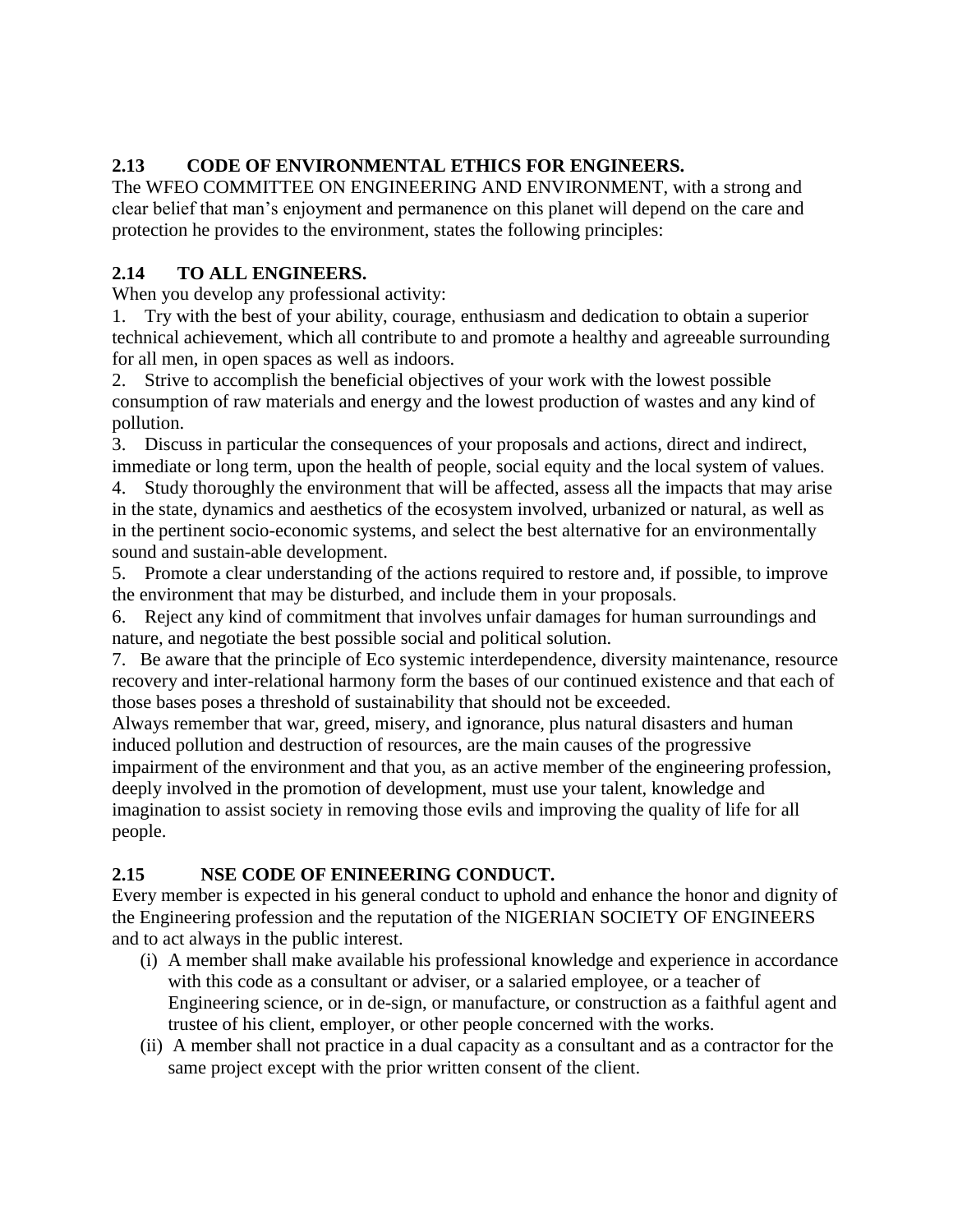(iii) It shall be concerned unprofessional and inconsistent with honorable and dignified conduct and contrary to the public interest for any member of the Nigerian society of Engineers:

(a) To exert undue influence or to offer, solicit or accept compensation for the purpose of affecting negotiations for an engineering engagement.

(b) To use the advantages of a salaried position to compete unfairly with other Engineers.

(c) To accept remuneration for services rendered other than from his client or his employer

(d) To attempt to supplant another engineer in a particular engagement after definite step have been taken towards his employment.

(e) To review the work of another engineer for the same client except with the knowledge of such engineer, unless such engineer's engagement on the work which is subject to review has been terminated.

(f) To attempt to injure, falsely or maliciously, the professional reputation, business, or employment position of another engineer.

- (iv) A member shall not place orders on his own behalf in respect of a project in which he is engaged but shall only do so explicitly on behalf of his client
- (v) A member shall not be the medium of payments made on his clients behalf unless especially so requested in writing by his client, but shall only issue certificates for payment.
- (vi) A member shall not take part in a competition involving the submission of proposals and designs foe engineering work unless an assessor who shall be an engineer of acknowledged standing has been appointed of whom all such proposals and designs are to be submitted for adjudication.
- (vii) A member shall not invite or submit priced proposals under conditions that constitute price competition for professional services.
- (viii) A member shall not advertise engineering services in self-laudatory language or in any other manner derogatory to the dignity of the profession.
- (ix) On engineering works in a foreign country the member may adapt his conduct according to the professional standards and customs of that country, but shall adhere as closely as practicable to the principles of this code.

## **2.16 COREN ENGINEERS CODE OF CONDUCT**

### **1. REGISTERED CODE OF CONDUCT**.

.

A Registered Engineer may be engaged in research, in production, in supervision of construction, in management of engineering concern or as designer, or he may be retained as a consultant for professional advice, inspection, certification or adjudication, or be engaged in any combination of these. In discharging these responsibilities, a registered engineer shall uphold and enhance the honor and dignity of the engineering profession and shall at all times act in strictly judicial manner as a faithful agent or trustee of his client or as official arbiter between the contractor and the client. He shall act with full regard to the codes of practice of the professional society, association or institution to which belongs and in accordance with the rules laid down in this Code of conduct.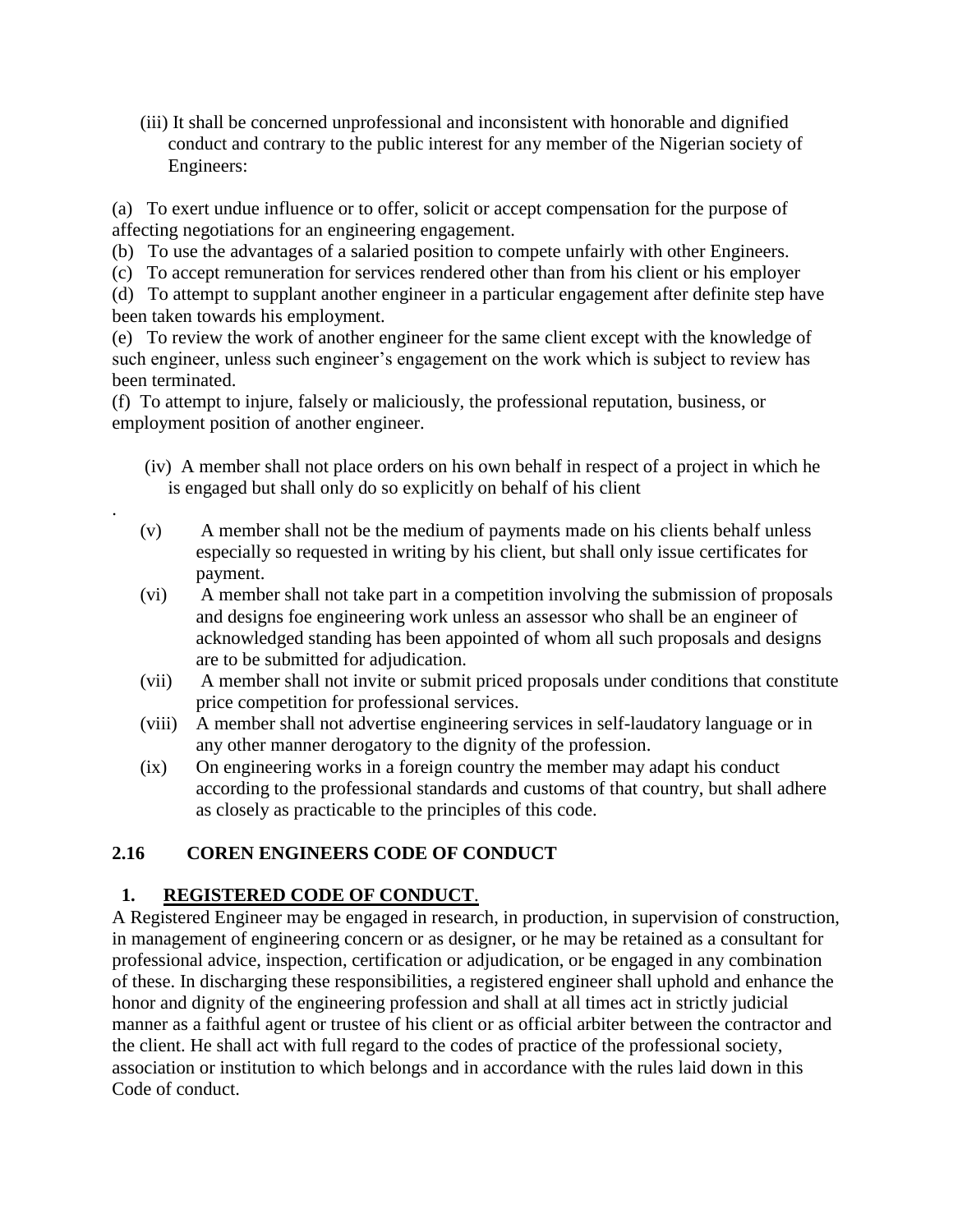A registered Engineer when trusted with the finances of his client or Employer must let his honesty of purpose be above suspicion. When he acts as a professional adviser, he must let advice be absolutely disinterested. When he is charged with the exercise of judicial function between Owner and Contractor, he must act with entire impartiality and above all, he must at all times be conscious of the moral responsibility of his profession, his associates and his subordinates, and he must be fully conscious that the profession carries with it, great responsibility to the public.

## **2. RULES OF CONDUCT:**

## **2A. Responsibility of a Registered Engineer to the Profession.**

1. A registered engineer shall not knowingly take part in a competition involving the submission of proposals and designs for engineering work unless an assessor who shall be an engineer of acknowledged standing has been appointed, to whom all such proposals and designs are to be submitted for adjudication.

2. A registered engineer should satisfy himself to the best of his ability that the enterprises with which he becomes identified are to legitimate character.

If, after associated with an enterprise in good faith, he finds it to be of questionable character, he should sever his connection with it as soon as possible.

3. A registered engineer should not engaged in the practice of making preliminary studies and estimates of costs for proposed projects or render other professional service or advice without adequate compensation.

4. A registered engineer shall not advertise engineering services in any language or manner derogatory to the dignity of the professional.

5. A registered engineer shall not, either himself for through any person or firm, offer to make payment, by way of commission or otherwise, for the introduction of employment.

6. It shall be the duty of every registered engineer to bring to the attention of council any violation of this code of conduct and to endeavour to encourage other registered engineers to adhere to its provisions.

## **2B. Relation among Registered Engineers.**

1. A Registered Engineer shall not act so as to injure or attempt to injure, whether directly or indirectly, the professional reputation, prospects or business of another registered engineer provided that this rule shall not be taken as prohibiting him from expressing technical opinion on behalf of his client before a tribunal or in a commissioned report, or from lodging the complaint of the conduct of another registered engineer to the competent body.

2. A registered engineer shall not, directly or in directly, attempt to supplant another registered engineer, nor shall he intervene or attempt to intervene in or in connection with engineering work of any kind which to his knowledge has already been entrusted to another registered engineer.

3. A registered engineer shall not review or take over work of another registered engineer acting as a consulting engineer for the same client, until he has either obtained the consent of such registered engineer, or has been notified by the client in writing that the connection of such registered engineer with the work has been terminated, and in either case, his repots and advice shall be confined to the particular matters upon which he has been consulted.

4. A registered engineer shall not accept engagement while the just claim for compensation or damages, or both, of another registered engineer previously employed on the same project and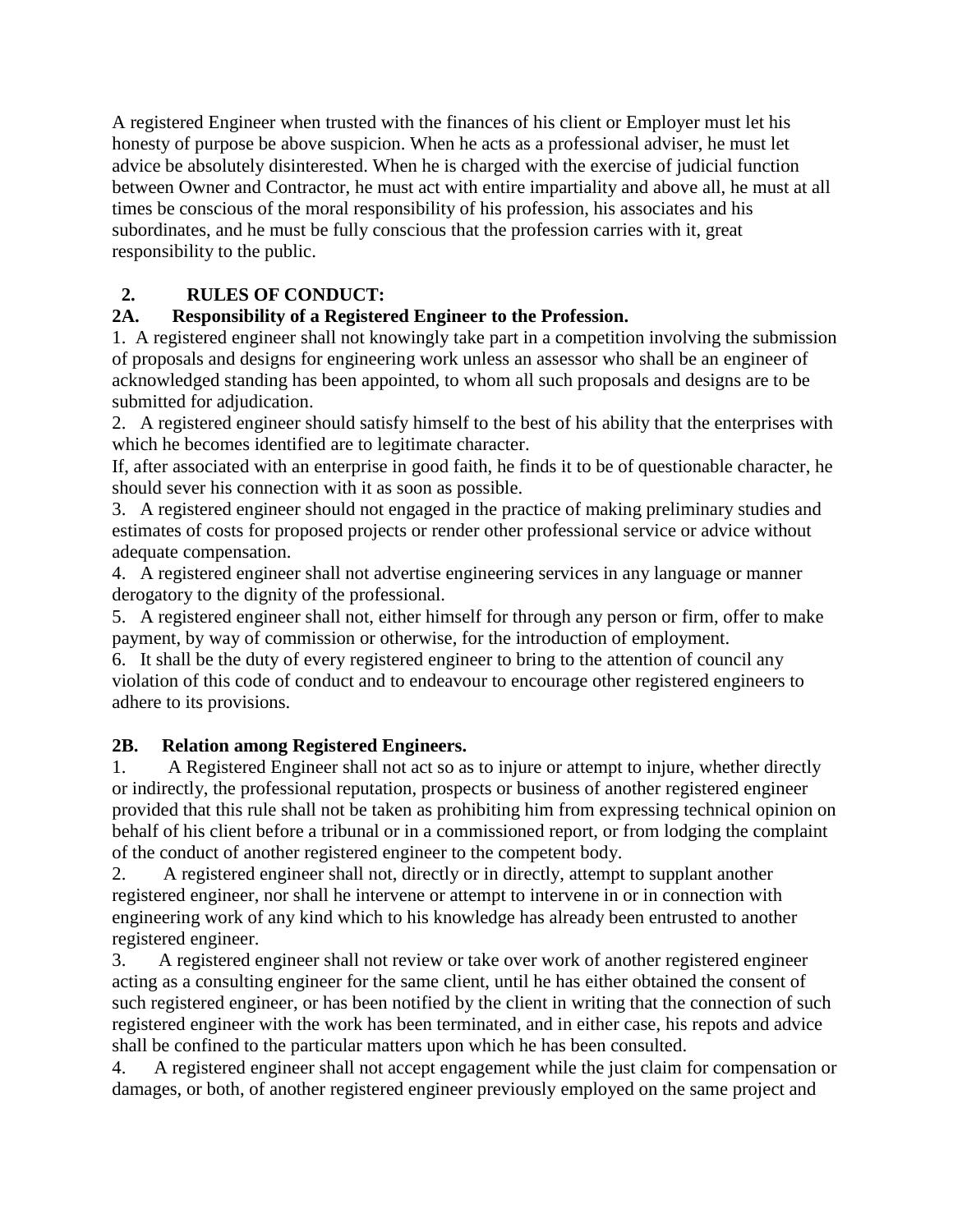whose employment has been terminated, remains unsatisfied or until such claim has been referred to arbitration or issue has been joined at law, unless the registered engineer previously employed has neglected to press his claim legally after a reasonable time.

5. It is improper for a registered engineer to attempt to secure engagement by reducing his usual charges for professional service after being informed of the charges named by a competitor.

6. It shall be considered unprofessional and inconsistent with honorable and dignified conduct and contrary to the public interest for any registered engineer to use the advantages of a salaried position to compete unfairly with other registered engineers.

7. It is the duty of the registered engineer to ensure that credit for work and ideas are attributed only to the real authors.

## **2C. Relation between a Registered Engineer and his employer or client.**

1. A registered engineer shall not be a director or a salaried employee of any company, firm or person carrying on any commercial, contracting or manufacturing business, which is or may be involved in the class of work to which his appointment relates, nor have any substantial financial interest in, nor be an agent for any such company, firm or person without disclosing the fact to the client in writing.

2. A registered engineer shall not place orders in his own behalf in respect of a project on which he is engaged but shall only do so explicitly on behalf of his client.

3. A registered engineer shall not be the medium of payments made on his client's behalf unless especially so requested in writing by his client, but shall only issue certificates for payment.

4. Unless authorized by the owner, a registered engineer shall not receive directly or indirectly any royalty, gratuity or commission on any patented or protected article or process used in connection with work upon which he is retained by the owner nor shall he accept without the owner's consent any trade commissions, discounts, allowances, indirect profits or other secondary considerations in connection with any professional service which he undertakes for the owner.

5. A registered engineer shall discharge his duties to his employer with complete fidelity and shall accept remuneration only from his client unless he has his client's authority in writing to do otherwise

. 6. A registered engineer shall make available his professional knowledge and experience at all times and in accordance with this code as a consultant, or adviser, or salaried employer, or teacher of engineering science, or in design, or manufacture, or construction as a faithful agent and trustee of his client, employer, or other people connected with the work.

### **2D. Responsibility of an Engineer as an employer.**

1. It is the duty of a registered engineer as an employer to ensure that no person in his employment other than a registered engineer holds any post, discharges or purports to discharge any function that is properly that of an engineer.

2. A registered engineer employing the services of any person working or training to become a registered engineer, shall ensure that such a person is given every opportunity to satisfy the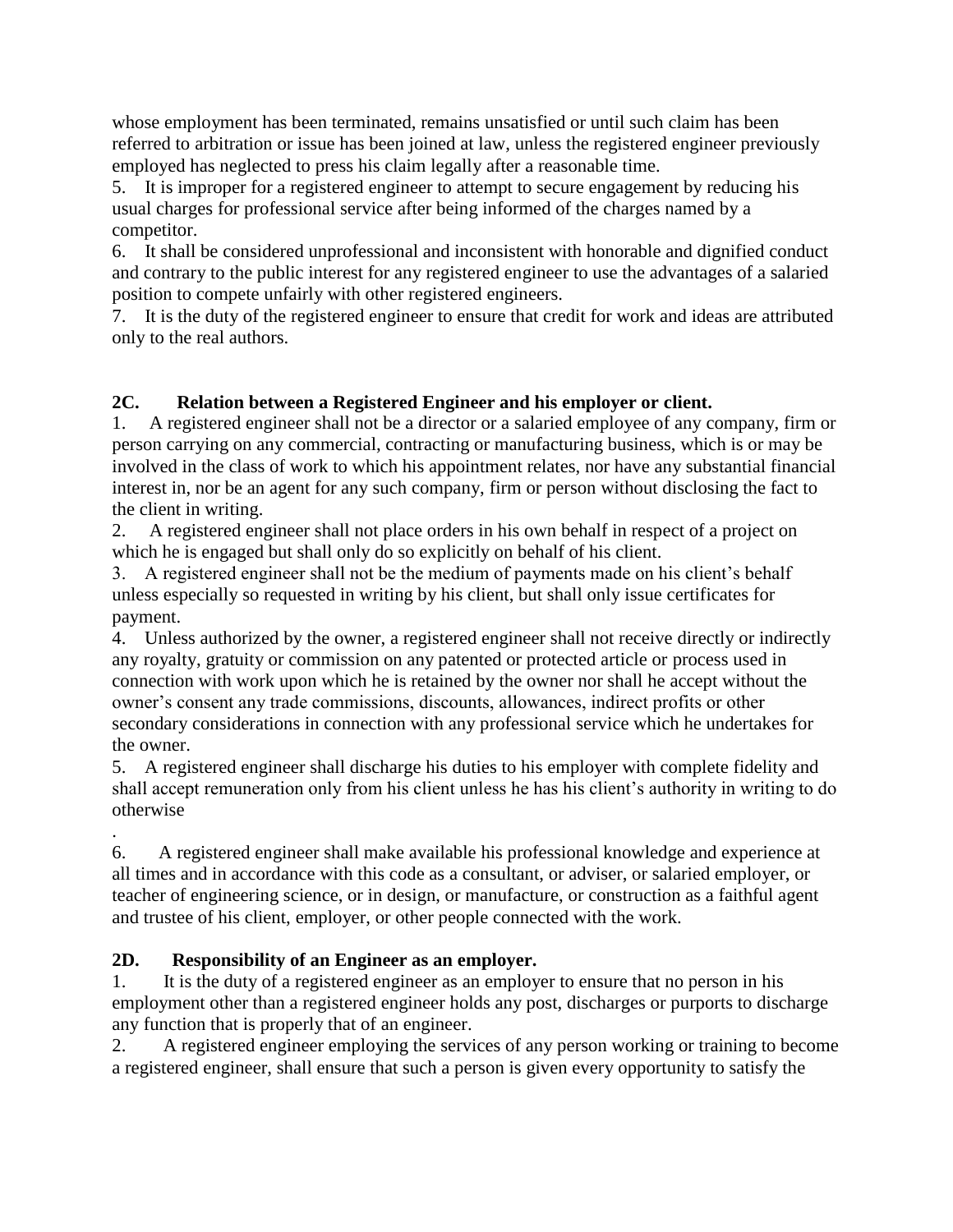conditions to enable him earn satisfactory certificate of experience and shall not improperly withhold the issue of such a certificate when required to do so.

## **2E. Responsibility of a Registered Engineer to the public.**

1. A registered engineer in discharging his responsibility to his employer and to his profession, shall have full regard to the public interest.

2. A registered engineer shall maintain dignified interest in the welfare of the community and shall endeavour to assist the public to arrive at a correct general understanding of the technical phases of issues of public interest. He shall discourage and challenge untrue, unfair and exaggerated statements on technical subjects, especially when such statements lead to unworthy or uneconomic public enterprises.

3. A registered engineer shall accept personally his responsibility as a citizen, assumed his share of gratuitous public work for the general good, support public officials in the enforcement of technical regulations, and take an active interest in the formulation and improvement of such regulations.

4. Public appreciation of the profession will be increased by the advancement of the technical sciences.

A registered engineer shall therefore promote such advancement by his own efforts and by his encouragement of sound technical training and research.

5. In addition to the safeguards directed by him, a registered engineer shall recognize his broader obligation to provide amply for the safety, health, and comfort of the public in whatever field his services may be required.

6. A registered engineer, when working in a country other than his own shall order his conduct according to these rules, so far as they are applicable, but where there are recognized standards of professional conduct, he shall adhere to them.

7. A registered engineer who shall be convicted by a competent tribunal of a criminal offence which in the opinion of the disciplinary body renders him unfit to be a member of his professional society, association or institution, shall be deemed to have been guilty of improper conduct.

## **2F. RESPONSIBILITY OF THE REGISTERED ENGINEER REGARDING CONTRACTS**.

1. A registered engineer shall see that every position which he considers necessary to protect the interest of owner, engineer, contractor, or the public is incorporated in the contract.

2. A registered engineer shall ensure that fairness and honor shall govern the use of every bid over which he is to adjudicate. The contract shall be awarded on the basis of the original bids except when substantial change is made in the work, or when further bidding on alternate items is requested. Any reduction of a bid disproportionate to such change constitutes unfair competition.

3. A registered engineer shall ensure that a bid received from a contractor, whether in open competition or privately, should not be used to secure lower prices from competitors, nor shall competitive bids be rejected for the purpose of using the information derived from them as a means of securing lower bids from those who competed or from others. After the acceptance of a bid, any alteration which would have materially changed the bidding or awards shall be avoided.

4. A registered engineer shall not call for unnecessary of full estimates from prospective bidders on tentative projects, and if he calls upon a contractor for preliminary estimates or appraisals, the registered engineer shall see that the contractor is paid for the service.